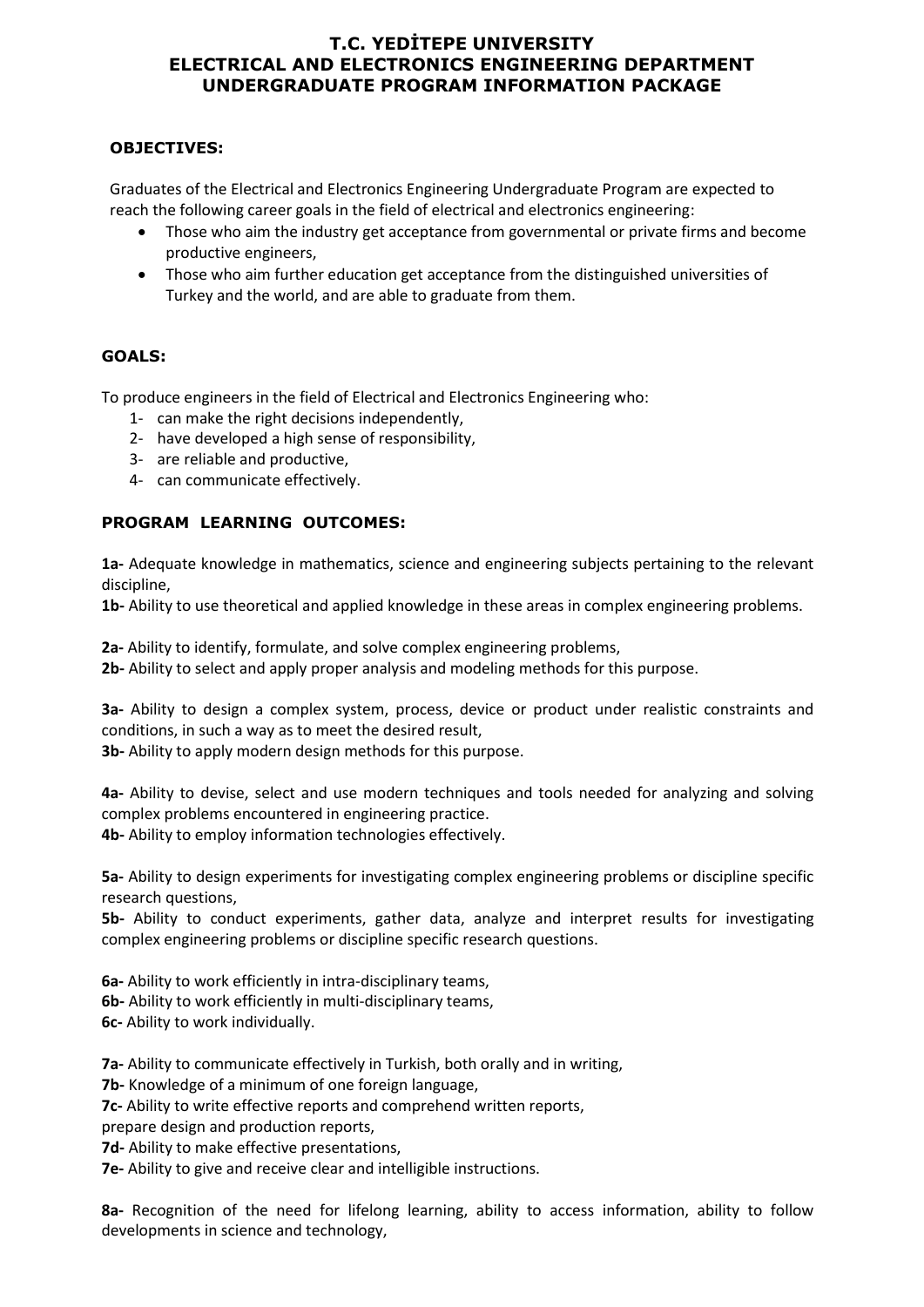**8b-** Ability to continue to educate him/herself.

**9a-** Consciousness to behave according to ethical principles and professional and ethical responsibility. **9b-** Knowledge on standards used in engineering practice.

**10a-** Knowledge about business life practices such as project management, risk management, change management.

**10b-** Awareness in entrepreneurship and innovation.

**10c-** Knowledge about sustainable development.

**11a-** Knowledge about the global and social effects of engineering practices on health, environment, and safety,

**11b-** Knowledge about contemporary issues of the century reflected into the field of engineering.

**11c-** Awareness of the legal consequences of engineering solutions.

# **Teaching and Learning Methods**

Teaching and learning methods and strategies are chosen to improve the student's skills such as self learning, lifelong learning, observation, presentation, critical thinking, team working and IT.

Also, to achieve a better learning with students having different learning styles, the program is supported by convenient methodologies given below\*:

| <b>Teaching and</b><br><b>Learning Methods</b>         | <b>Major Learning Activities</b>                                                                                                                              | Tools                                                                                                             |  |  |  |  |  |
|--------------------------------------------------------|---------------------------------------------------------------------------------------------------------------------------------------------------------------|-------------------------------------------------------------------------------------------------------------------|--|--|--|--|--|
| Course (lecturing,<br>discussion, question-<br>answer) | Listening, thinking, understanding,<br>interpretation, writing, observation, critical<br>thinking, question development                                       | Standard class ware, text book<br>and class-notes, multimedia,<br>data projector, computer,<br>overhead projector |  |  |  |  |  |
| Problem Solving                                        | Listening, thinking, understanding,<br>interpretation, question development                                                                                   | Standard class ware, solutions<br>manual, multimedia, data<br>projector, computer, overhead<br>projector          |  |  |  |  |  |
| Simulation                                             | IT skills, observation, thinking, understanding,<br>verification                                                                                              | Computer, special software                                                                                        |  |  |  |  |  |
| Seminar                                                | Listening, understanding, interpretation,<br>question development, critical thinking,<br>following advancements in EE, lifelong learning                      | Standard class ware,<br>multimedia, data projector,<br>computer, overhead projector,<br>special equipment         |  |  |  |  |  |
| work                                                   | Interdisciplinary team Research, critical thinking, question<br>development, report writing, organizational<br>skills, teamwork, IT skills, lifelong learning | Internet database, library<br>database, e-mail, online<br>discussion, Web-based<br>discussion, special equipment  |  |  |  |  |  |
| Laboratory                                             | Observation, measurement, recording of<br>measurement results, interpretation, report<br>writing, IT skills, organizational skills,<br>teamwork               | Special equipment                                                                                                 |  |  |  |  |  |
| Term paper                                             | Research, investigation, thinking,<br>interpretation, report writing, following<br>advancements in EE, lifelong learning                                      | Computer, internet database,<br>library database                                                                  |  |  |  |  |  |
| Guest Speaker                                          | Listening, understanding, interpretation, critical<br>thinking, question development, following<br>advancements in EE, lifelong learning                      | Standard class ware,<br>multimedia, data projector,<br>computer, overhead projector,<br>special equipment         |  |  |  |  |  |
| Sample Project Study                                   | Research, investigation, thinking,<br>interpretation, report writing, following<br>advancements in EE, lifelong learning                                      | Computer, special software,<br>internet database, library<br>database                                             |  |  |  |  |  |

(\*) Depending on the course specifications, one or more teaching and learning methods might be implemented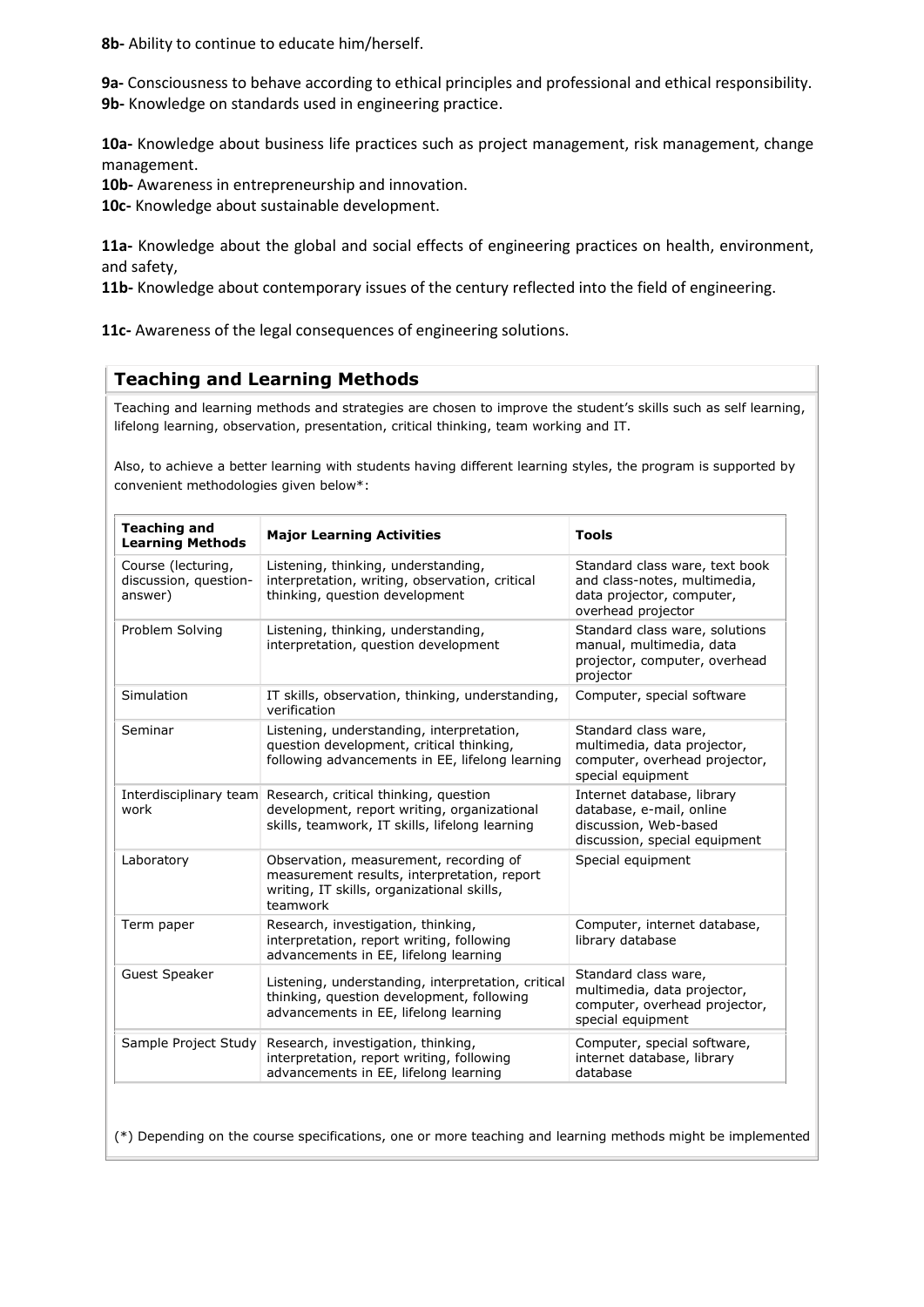|        | <b>Program Sub-Outcomes</b> |                           |              |                    |    |                    |                |    |    |                |    |    |    |    |    |           |    |    |                           |    |                    |    |            |                 |     |     |             |            |
|--------|-----------------------------|---------------------------|--------------|--------------------|----|--------------------|----------------|----|----|----------------|----|----|----|----|----|-----------|----|----|---------------------------|----|--------------------|----|------------|-----------------|-----|-----|-------------|------------|
|        | $\mathbf{1}$                | $\overline{\mathbf{2}}$   | $\mathbf{3}$ | 4                  | 5  | 6                  | $\overline{7}$ | 8  | 9  | 10             | 11 | 12 | 13 | 14 | 15 | 16        | 17 | 18 | 19                        | 20 | 21                 | 22 | 23         | 24              | 25  | 26  | 27          | 28         |
| Course |                             |                           |              |                    |    |                    |                |    |    |                |    |    |    |    |    |           |    |    |                           |    |                    |    |            |                 |     |     |             |            |
| Code   | 1a                          | 1 <sub>b</sub>            | 2a           | 2 <sub>b</sub>     | За | 3b                 | 4a             | 4b | 5a | 5b             | 6а | 6b | 6с | 7a | 7b | <b>7c</b> | 7d | 7e | 8a                        | 8b | <b>9a</b>          | 9b | <b>10a</b> | 10 <sub>b</sub> | 10c | 11a | 11 <b>b</b> | <b>11c</b> |
| EE102  | $\boldsymbol{\mathsf{X}}$   |                           |              | X                  |    |                    |                |    |    |                | X  |    | X  | X. | Χ  | X         | X  |    | $\boldsymbol{\mathsf{X}}$ | х  | X                  |    | X          | X               | X   | X   | X           | X          |
| EE211  | X                           |                           |              | X                  |    |                    | X              |    |    | X              | X  |    | X  |    |    | X         |    | X  |                           |    |                    | X  |            |                 |     |     |             |            |
| EE212  | X                           |                           | X            | Χ                  |    | X                  | X              | Χ  |    |                |    | X  | X  | X  |    | X         | Χ  |    |                           |    |                    |    | X          |                 |     |     |             |            |
| EE226  | X                           |                           |              | Χ                  |    |                    |                | Χ  |    |                |    |    | X  |    |    |           |    |    | $\mathsf{x}$              | х  | X                  |    |            |                 |     |     |             |            |
| EE232  | $\boldsymbol{\mathsf{X}}$   |                           | X            | X                  |    |                    | X              |    |    |                |    |    |    |    |    |           |    |    |                           |    |                    |    |            |                 |     |     |             |            |
| EE323  | $\boldsymbol{\mathsf{X}}$   | X                         | X            | X                  |    |                    |                |    |    | X              |    |    | X  |    |    |           |    |    |                           |    |                    |    |            |                 |     |     |             |            |
| EE333  | $\boldsymbol{\mathsf{X}}$   | Χ                         | X            | Χ                  | X  |                    |                |    | X  | X              | X  |    |    |    |    | X         |    | X  |                           |    |                    | X  |            |                 |     |     |             |            |
| EE334  | $\pmb{\times}$              |                           | X            | $\pmb{\mathsf{X}}$ | X  | $\pmb{\mathsf{X}}$ |                | X  |    | $\pmb{\times}$ |    |    |    |    |    |           |    |    |                           |    |                    |    |            |                 |     |     |             |            |
| EE354  | $\pmb{\times}$              | X                         | X            | Χ                  | X  | Χ                  | Χ              | Χ  |    | X              | X  |    | Χ  | X  | Χ  | X         | X  | X  |                           | X  | x                  | X  | X          |                 |     |     |             |            |
| EE361  | X                           |                           | Χ            | Χ                  |    |                    |                |    |    | Χ              |    |    |    |    |    | X         |    |    |                           |    |                    |    |            |                 |     |     |             |            |
| EE371  | X                           | X                         | Χ            | X                  |    |                    | Χ              | Х  |    |                | X  |    | X  |    | Χ  | X         |    | X  |                           | х  | X                  |    |            |                 |     |     |             |            |
| EE372  | $\boldsymbol{\mathsf{X}}$   | X                         | X            | X                  |    |                    | X              | X  |    |                | X  |    | X  |    | X  | X         |    |    |                           |    | $\pmb{\mathsf{X}}$ |    |            |                 |     |     |             |            |
| EE384  | $\boldsymbol{\mathsf{X}}$   |                           | X            | Χ                  |    |                    |                |    |    | X              |    |    |    |    |    | X         |    |    |                           |    |                    |    |            |                 |     |     |             |            |
| EE421  | $\boldsymbol{\mathsf{X}}$   | X                         | Χ            | Χ                  |    |                    | X              | X  |    | X              | X  |    |    | X  |    | X         | X  |    |                           |    |                    |    |            |                 |     |     |             |            |
| EE426  | X                           | X                         | X            | X                  |    |                    | X              | X  |    |                |    |    | X  | X  | X  | X         | X  |    |                           |    |                    |    |            |                 |     |     |             |            |
| EE429  | X                           | X                         | Χ            | X                  |    |                    | X              | X  |    | X              | X  |    | X  |    |    | X         | Χ  |    |                           |    |                    |    |            |                 |     |     |             |            |
| EE433  |                             | X                         | Χ            | Χ                  | X  | $\times$           |                | X  |    |                |    |    |    |    |    |           |    |    |                           |    |                    |    |            |                 |     |     |             |            |
| EE434  | X                           | $\boldsymbol{\mathsf{x}}$ | X            | X                  |    |                    |                | X  |    |                |    |    |    |    |    |           |    |    |                           |    |                    |    |            |                 |     |     |             |            |
| EE477  | X                           | Χ                         | Χ            | Χ                  | Χ  | х                  |                |    |    |                |    |    | X  |    | Χ  | Χ         |    |    |                           |    | X                  | Χ  |            |                 |     |     |             |            |
| EE481  | $\pmb{\times}$              | X                         | X            | Χ                  | X  | X                  | X              |    |    |                |    |    | Χ  |    | X  | X         | X  |    |                           |    | X                  | X  |            |                 |     | Χ   | X           |            |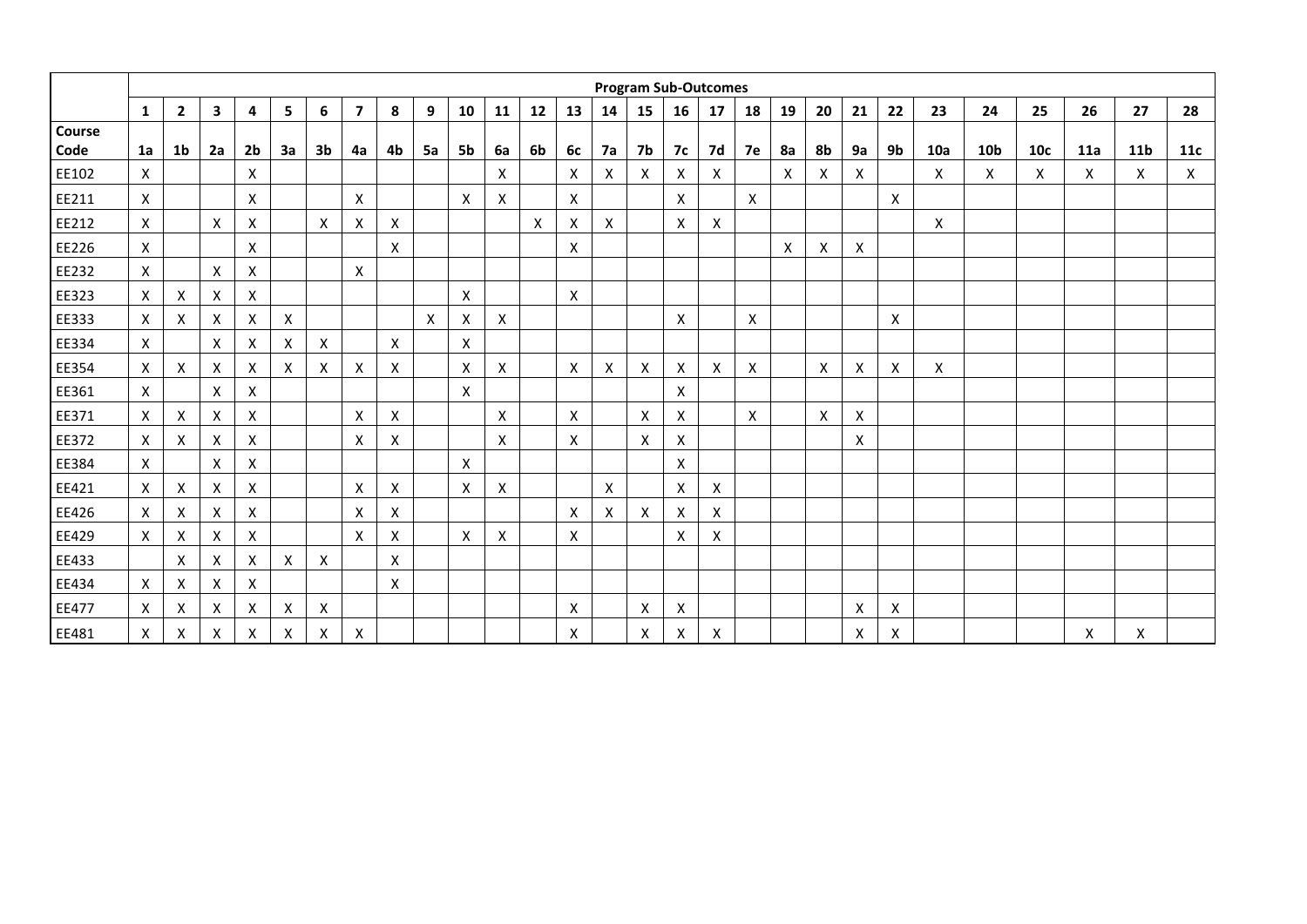| <b>Course Categories</b>                                        |           |  |  |  |  |  |
|-----------------------------------------------------------------|-----------|--|--|--|--|--|
| <b>SUPPORT COURSES</b>                                          |           |  |  |  |  |  |
| AFE 131 - Academic English I                                    | 5         |  |  |  |  |  |
| AFE 132 - Academic English II                                   | 5         |  |  |  |  |  |
| ES 112 - Algorithms and Computer Programming                    | 6         |  |  |  |  |  |
| HUM 103 - Humanities                                            | 3         |  |  |  |  |  |
| MATH 131 - Calculus I                                           | 6         |  |  |  |  |  |
| MATH 132 - Calculus II                                          | 6         |  |  |  |  |  |
| MATH 221 - Linear Algebra                                       | 6         |  |  |  |  |  |
| MATH 241 - Differential Equations                               | 6         |  |  |  |  |  |
| MATH 281 - Probability                                          | 5         |  |  |  |  |  |
| ES 272 - Numerical Analyses                                     | 6         |  |  |  |  |  |
| PHYS 101 - Physics I                                            | 6         |  |  |  |  |  |
| PHYS 102 - Physics II                                           | 6         |  |  |  |  |  |
| CHEM 101 - General Chemistry                                    | 6         |  |  |  |  |  |
| FE XX1 - Free Elective I                                        | 5         |  |  |  |  |  |
| FE XX2 - Free Elective II                                       | 5         |  |  |  |  |  |
| FE XX3 - Free Elective III                                      | 5         |  |  |  |  |  |
| <b>Total</b>                                                    | 87        |  |  |  |  |  |
| <b>COMPULSORY COURSES</b>                                       |           |  |  |  |  |  |
| EE 102 - Introduction to Electrical and Electronics Engineering | 3         |  |  |  |  |  |
| EE211 - Electric Circuits                                       | 7         |  |  |  |  |  |
| EE241 - Digital Circuits                                        |           |  |  |  |  |  |
| EE212 - Circuits and Systems                                    |           |  |  |  |  |  |
| EE232 - Introduction to Electronics                             |           |  |  |  |  |  |
| EE226 - Fundamentals of Electromagnetic Fields                  |           |  |  |  |  |  |
| EE 242 - Microprocessor Systems                                 | 6         |  |  |  |  |  |
| EE 323 - Electromagnetic Waves and Transmission Lines           | 8         |  |  |  |  |  |
| EE 333 - Analog Electronic Circuits                             | 8         |  |  |  |  |  |
| EE 361 - Introduction to Digital Signal Processing              | 7         |  |  |  |  |  |
| EE 371 - Electromechanical Energy Convergence                   | 7         |  |  |  |  |  |
| EE 334 - Digital Electronic Circuits                            | 8         |  |  |  |  |  |
| EE 354 - Communication Systems                                  | 8         |  |  |  |  |  |
| EE 372 - Fundamentals of Power Systems                          | 7         |  |  |  |  |  |
| EE 384 - Introduction to Control Systems                        | 7         |  |  |  |  |  |
| EE 421 - Antennas and Propagation                               | 7         |  |  |  |  |  |
| EE 492 - Engineering Project                                    | 8         |  |  |  |  |  |
| EE 400 - Summer Practice                                        | 1         |  |  |  |  |  |
|                                                                 | Total 117 |  |  |  |  |  |
| <b>FIELD COURSES</b>                                            |           |  |  |  |  |  |
| EE XX1 - Technical Elective I                                   | 5         |  |  |  |  |  |
|                                                                 |           |  |  |  |  |  |
| EE XX2 - Technical Elective II                                  | 5         |  |  |  |  |  |
| EE XX3 - Technical Elective III                                 | 5         |  |  |  |  |  |
| EE XX4 - Technical Elective IV                                  | 5         |  |  |  |  |  |
| EE XX5 - Technical Elective V                                   | 5         |  |  |  |  |  |
| EE XX6 - Technical Elective VI                                  | 5         |  |  |  |  |  |
| Total                                                           | 30        |  |  |  |  |  |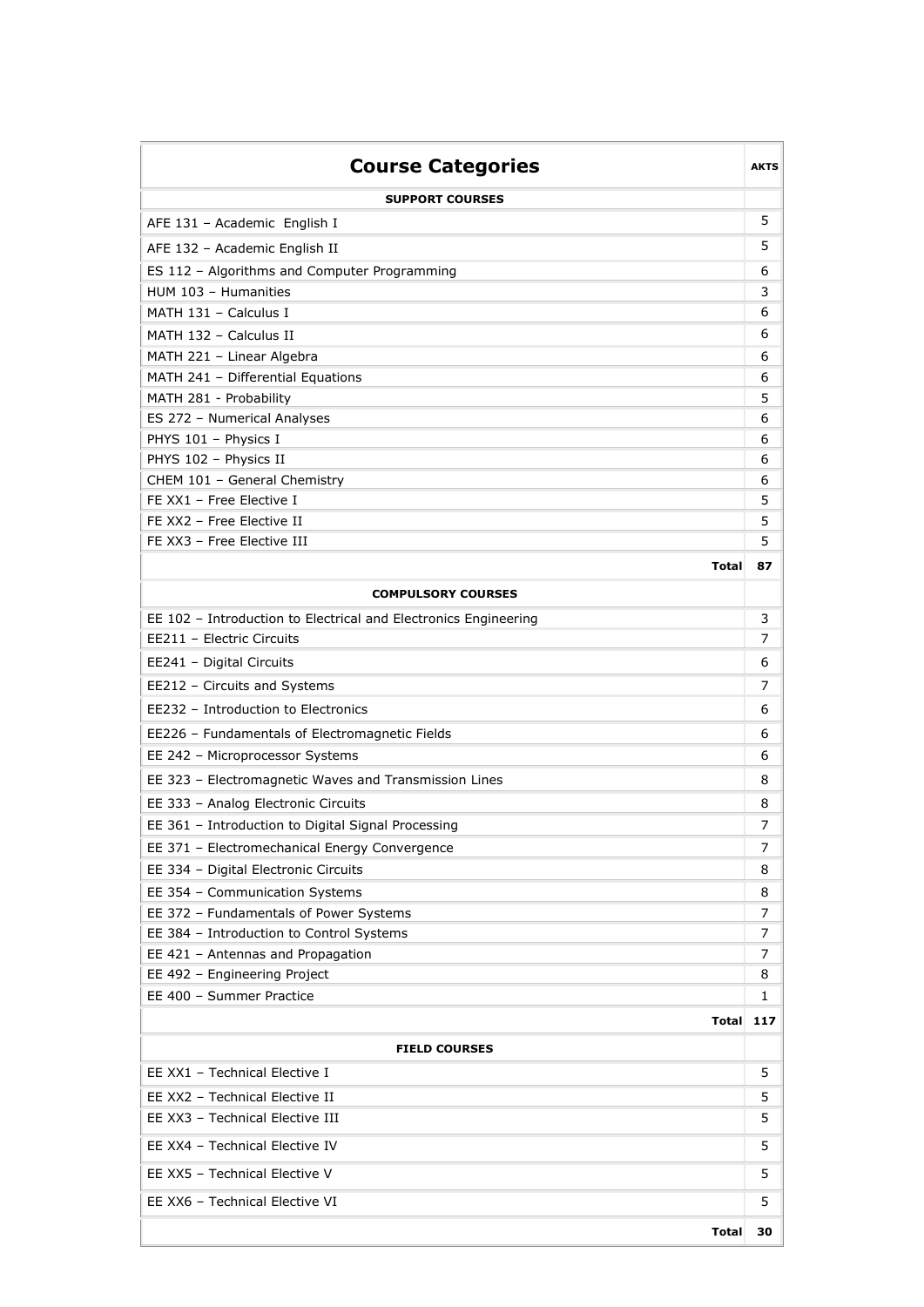| <b>Other Courses</b>                                                         |   |
|------------------------------------------------------------------------------|---|
| HTR101-102 - ATATÜRK'S PRINCIPLES AND HISTORY OF TURKISH REVOLUTION I and II |   |
| TKL201-202 - TURKISH LANGUAGE I and II                                       |   |
| Total                                                                        | 8 |
| Total ECTS for all courses 242                                               |   |

### **Level of Qualification:**

Students who complete the program successfully and acquire the program competencies receive an "undergraduate degree" in the area of Electrical and Electronics Engineering.

#### **Admission Requirements:**

In line with the academic and legal procedures of the university, the students who apply for admission into the program should follow the process governed by ÖSYM and succeed in the university entrance examination. Students who have started an equivalent program in Turkey or abroad may apply for transfer to the program. Application of the student is evaluated before the semester starts considering the credentials of the student and the degree for which s/he is applying. Detailed information regarding admission to the university is available in the university catalogue and the university web site.

Students, who come to the university from abroad through exchange programs whose conditions have been drawn by an agreement and approved by the university, may take the courses offered in the program. To take a course, the student should demonstrate that s/he has completed its prerequisite courses or their equivalents. All courses in the program curriculum are conducted in English.

#### **Occupational Profiles and Continued Advance Education:**

There are a wide range of job, advanced degree and academic career opportunities for our graduates. They will be able to find jobs in the disciplines of electronics, communication, signal processing, power and energy, electromagnetic fields and waves, control and automation. Our graduates have proficiency in both electrical and electronic engineering. They are employed in public and private sectors, and doing research towards advanced degrees in the world's prestigious institutions, in the area of Electrical and Electronics Engineering and related fields.

# **Graduation Requirements:**

In order to graduate from the program, a student is required complete a total of 44 courses including 35 compulsory, 3 free elective and 6 technical elective courses to receive a total of 140 course credits and 242 ECTS and obtain a CGPA of at least 2.00/4.00. Among these courses, EE492 Graduation Project allows the student to apply the knowledge he/she has acquired during the program to a reallife engineering project. Moreover, each student is required to work as an intern in an institution which is approved by the department for a total of 20 working days. This compulsory internship report must pass the department's requirements and it is listed with a course code of EE400.

#### **Assessment Methods:**

Exams (Quiz, Midterm, Final), Experiment, Homework, Project